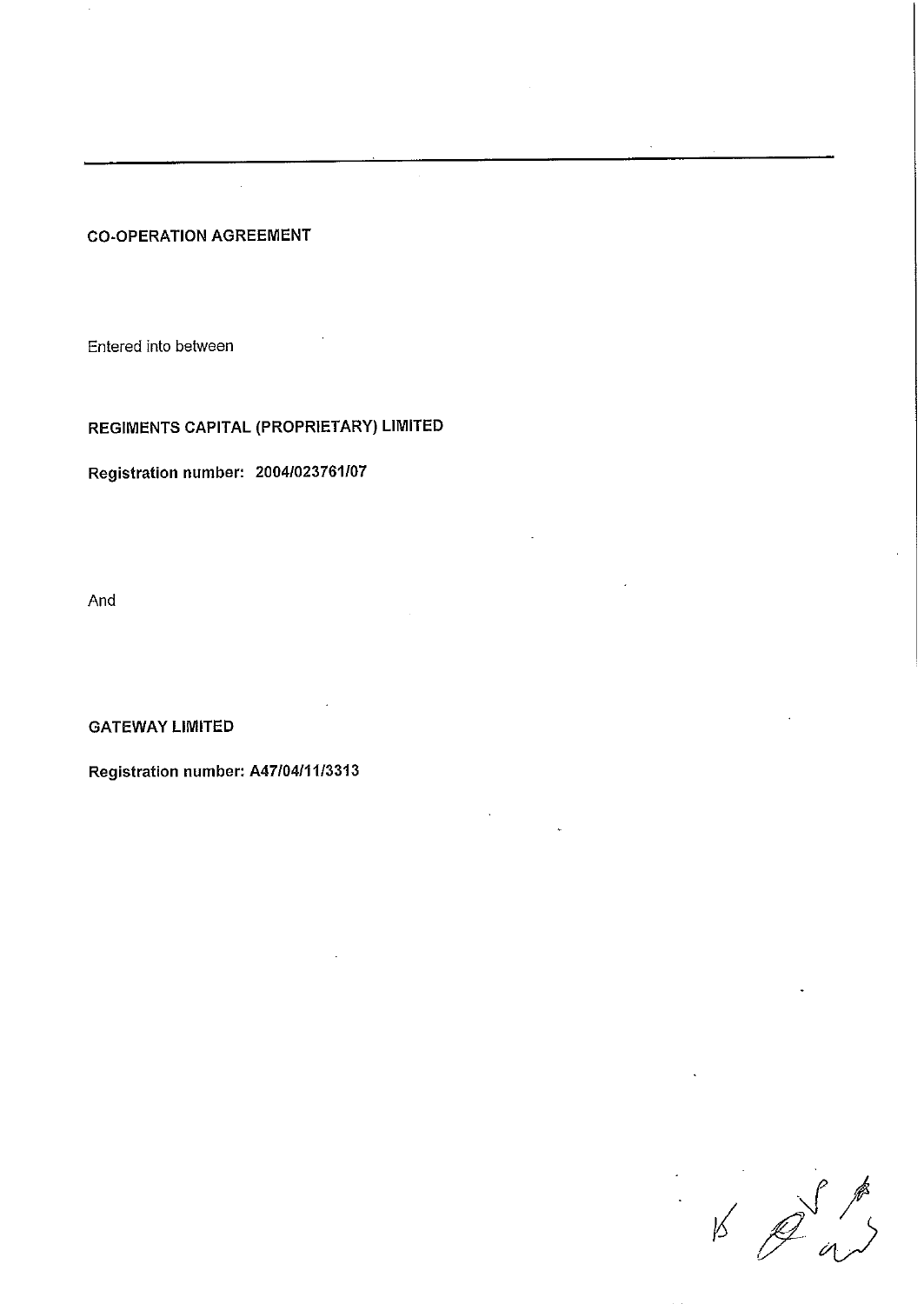#### 1. **INTERPRETATION AND PRELIMINARY**

The headings of the clauses in this Agreement are for the purpose of convenience and reference only and shall not be used in the interpretation of nor modify nor amplify the terms of this Agreement nor any clause hereof. Unless a contrary intention clearly appears -

- 1.1. words importing  $-$ 
	- 1.1.1. any one gender include the other two genders;
	- 1.1.2. the singular include the plural and vice versa; and
	- 1.1.3. natural persons include created entities (corporate or non corporate) and the state and vice versa;
- 1.2. the following terms shall have the meanings assigned to them hereunder and cognate expressions shall have a corresponding meaning, namely  $-$ 
	- **1.2.1. "Agreement"** means this Co-operation agreement and includes any annexures or addenda thereto;
	- **Business Day"** means any day other than a Saturday, Sunday or public holiday; 1.2.2.
	- 1.2.3. "Gateway" means Gateway Limited, registration number A47/04/11/3313; and their associated partnerships, joint ventures and strategic alliance partners
	- 1.2.4. **"Party"** means Regiments or Gateway as the context may indicate, and "Parties" shall have a corresponding meaning;
	- 1.2.5. **"Regiments"** means Regiments Capital (Proprietary) Limited, registration number 2004/023761/07;
	- **"Signature Date"** means the date of signature of this Agreement by the Party signing last in time; 1.2.6.
- 1.3. any reference to an enactment is to that enactment as at the Signature Date and as amended or re-enacted from time to time;
- 1.4. if any provision in a definition is a substantive provision imposing rights or obligations on any Party, notwithstanding that it is only in the definition clause, effect shall be given to it as if it were a substantive provision in the body of the Agreement;
- 1.5. when any number of days is prescribed in this Agreement, same shall be reckoned exclusively of the first and inclusively of the last day unless the last day falls on a Saturday, Sunday or public holiday, in which case the last day shall be the next succeeding day which is not a Saturday, Sunday or public holiday;

 $\mathscr{Q}$   $\ltimes$   $\varphi$   $\vee$   $\wedge$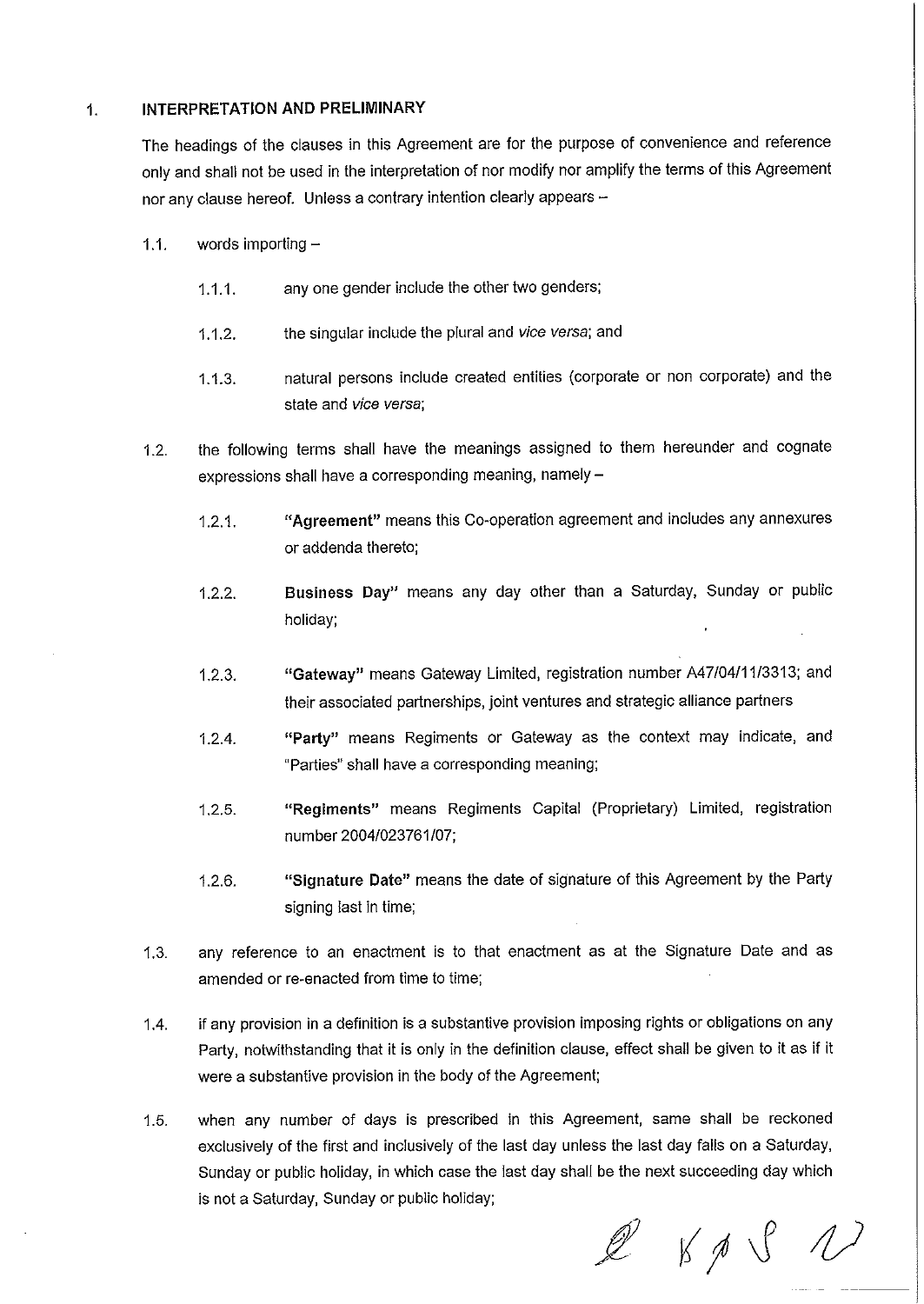- 1.6. wh ere figures are referred to in numerals and in words, if there is any conflict between the two, the words shall prevail;
- 1.7. ex pressions defined in this Agreement shall bear the same meanings in schedules or annexure to this Agreement which do not themselves contain their own conflicting definitions;
- 1.8. re ference to day/s, month/s or year/s shall be construed as Gregorian calendar day/s, month/s or year/s;
- 1.9. the use of any expression in this Agreement covering a process available under The Republic of South African law such as a winding-up (without limitation eiusdem generis) shall, if any of the Parties to this Agreement is subject to the law of any other jurisdiction, be construed as including any equivalent or analogous proceedings under the law of such defined jurisdiction;
- 1.10. where any term is defined within the context of any particular clause in this Agreement, the term so defined, unless it is clear from the clause in question that the term so defined has limited application to the relevant clause, shall bear the meaning ascribed to it for all purposes in terms of this Agreement, notwithstanding that that term has not been defined in this interpretation clause;
- 1.11. the expiration or termination of this Agreement shall not affect such of the provisions of this Agreement as expressly provide that they will operate after any such expiration or termination or which of necessity must continue to have effect after such expiration or termination, notwithstanding that the clauses themselves do not expressly provide for this;
- 1.12. the rule of construction that a contract shall be interpreted against the Party responsible for the drafting or preparation of the contract, shall not apply;
- 1.13, any reference in this Agreement to a Party shall include a reference to that Party's assigns expressly permitted under this Agreement and, if such Party is liquidated or sequestrated, be applicable also to and binding upon that Party's liquidator or trustee, as the case may be;
- 1.14. the words "include", "including" and "in particular" shall be construed as being by way of example or emphasis only and shall not be construed, nor shall they take effect, as limiting the generality of any preceding word/s;
- 1.15. the words "other" and "otherwise" shall not be construed eiusdem generis with any preceding words where a wider construction is possible.

 $\mathscr{G}$  of  $\mathscr{S}$   $\mathscr{N}$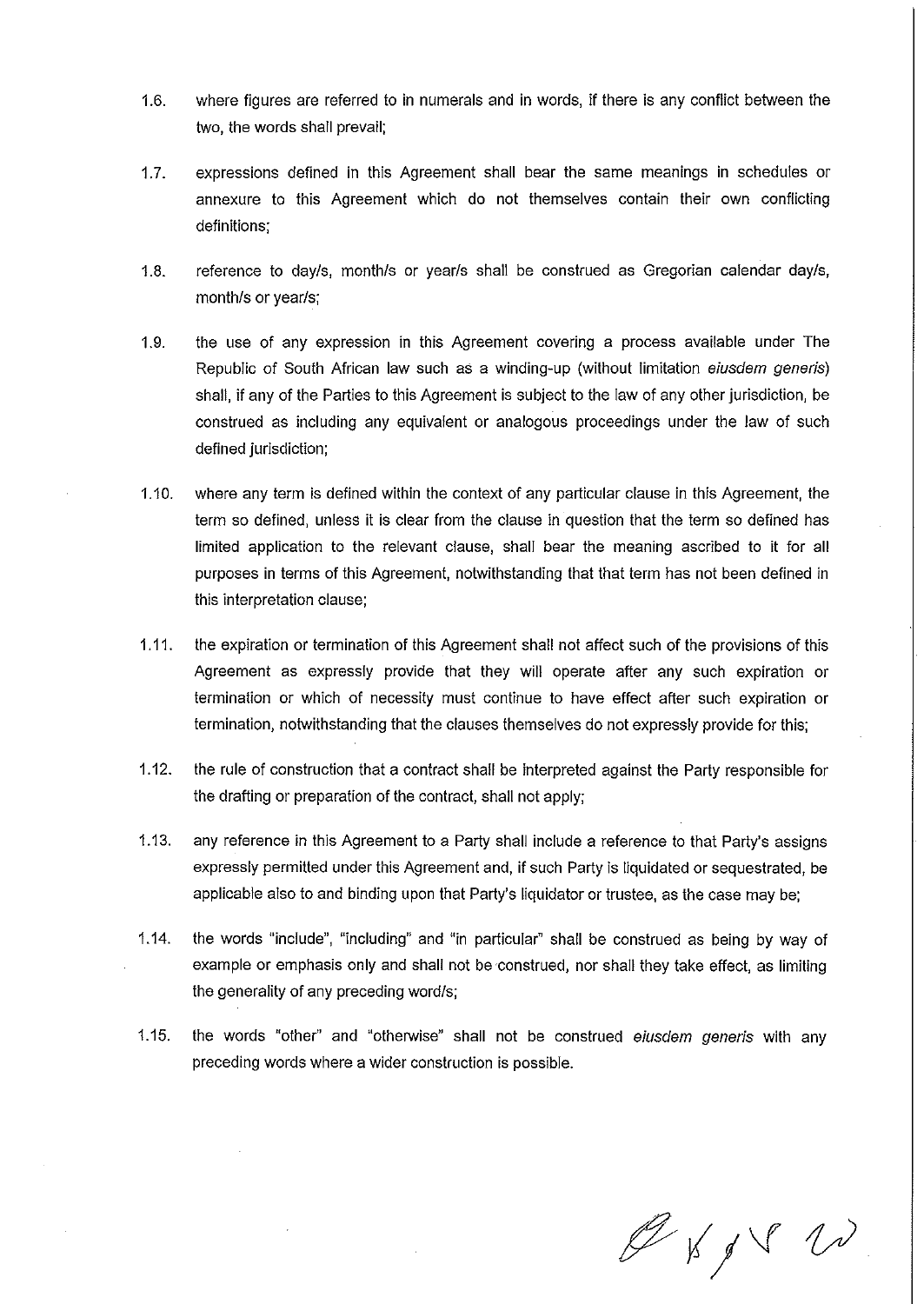#### $2.$ **PURPOSE AND SCOPE OF AGREEMENT**

- 2.1. The Parties record that the purpose and scope of this Agreement is the appointment of Gateway by Regiments as a strategic technical service provider in various specialist advisory roles (referred to as "business opportunities") to Regiments in return for a fee and/or equity participation on terms to be agreed between the Parties upon the realisation of each business opportunity as and when it occurs.
- 2.2. Gateway will undertake an assessment of any business opportunity provided by Regiments to determine whether Gateway has the technical expertise required by Regiments to execute the business opportunity.
- 2.3. In the event that the assessment per 2.2 above by Gateway is favourable, a fee will become payable or equity participation discussed as per clause 2.1 above.
- 2.4. Each agreement regarding fees and/or equity participation ("Remuneration Agreement") will form an addendum to this Agreement and will be included therein as if specifically incorporated.
- 2.5. Gateway shall have the right, in its sole discretion, to reject business opportunities with any proposed client introduced by Regiments.

#### 3. **RELATIONSHIP OF THE PARTIES**

This Agreement shall not be deemed or construed in any way to constitute a relationship of employment, agency, joint venture or partnership arrangement between the Parties or authorise either party to exercise any rights or incur any liability whatsoever on behalf of the other. Gateway shall at all times act as an independent contractor to Regiments and shall have no power to act on behalf of or bind Regiments in the discharge of its duties pursuant to this Agreement.

## **4. DURATION AND TERMINATION**

This Agreement, incorporating any addenda thereto, shall commence and take effect on the Signature Date and shall terminate upon breach by either Party as further provided for in clause 7, or by mutual agreement between the Parties.

### **5. O BLIGATIONS OF THE PARTIES**

5.1. For the duration of this Agreement, Gateway shall undertake and warrants that:

 $Qx/OU$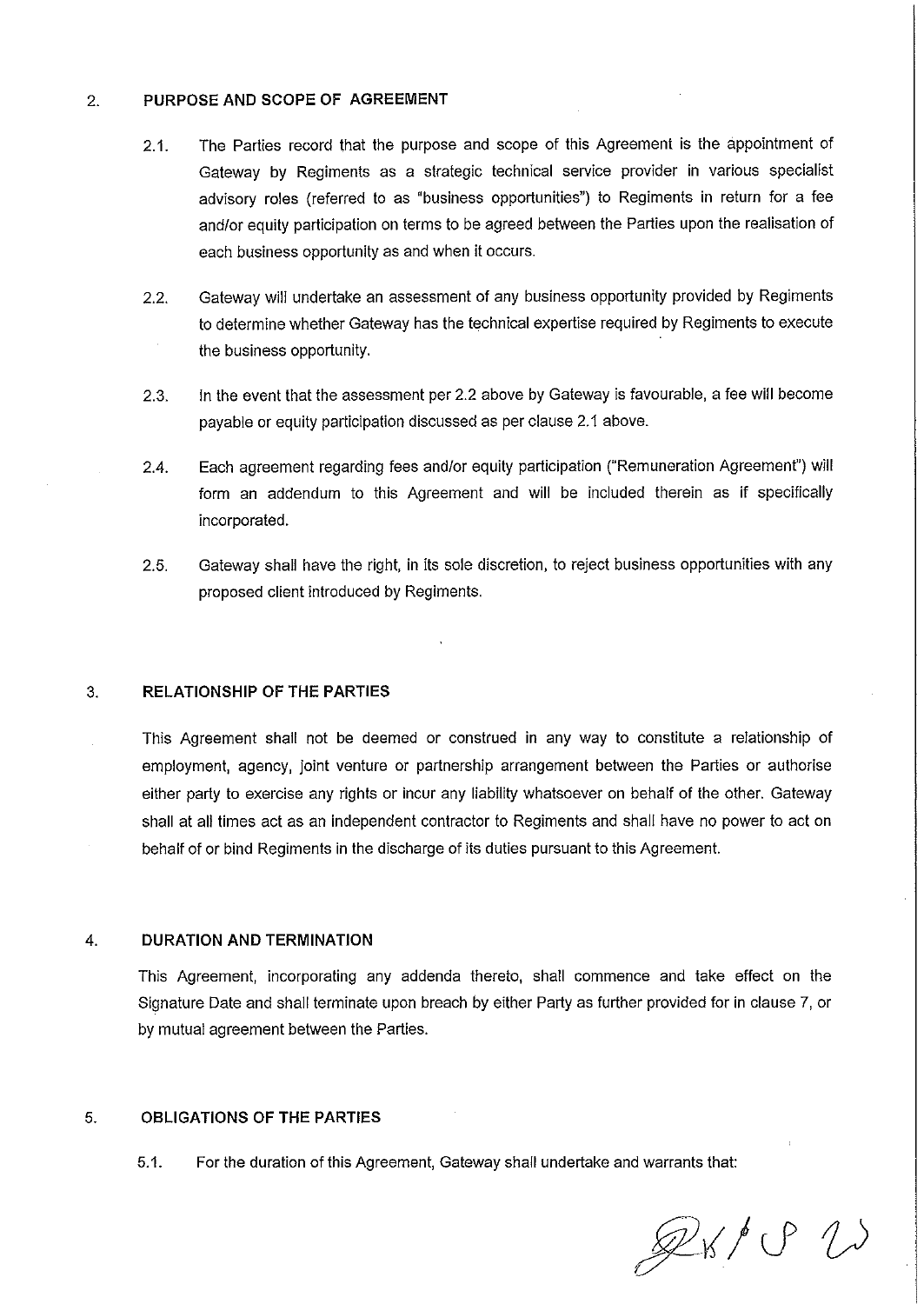- 5.1.1. It has the requisite technical skills and approvals to realise business opportunities introduced by Regiments as envisaged by this Agreement.
- 5.1.2. It will use reasonable efforts to conduct commercial assessments of the opportunities introduced for the purposes of determining whether to conclude a business relationship with Regiments pursuant to each business opportunity;
- 5.1.3. It will use reasonable efforts to structure and raise the funding required, where necessary, to participate in the proposed opportunity in the event of the establishment of a business relationship with a client.
- It will utilise its global network of partnerships, joint ventures and strategic alliances with leading service providers to realise business opportunities introduced by Regiments 5.1.4.
- 5.2. Fo r the duration of this Agreement, Regiments undertakes and warrants that it shall:
	- 4.2.1 Actively seek, identify and introduce business opportunities to Gateway.
	- 4.2.2 Not use or issue any marketing material pertaining to Gateway without Gateway's approval.
	- 4.2.3 Not make any representations to prospective clients regarding Gateway that are inconsistent with any marketing documents supplied and approved by Gateway
	- 4.2.4 Upon request, provide Gateway with any information in its possession with respect to any business opportunity;
	- Have or obtain any regulatory permission required to fulfil its obligations in terms of this Agreement and will remain compliant with all laws and regulations applicable to it. 4.2.5
- 5.3. For the duration of this Agreement, both Parties:
	- 5.3.1. Shall be honest and truthful in their communications with each other.
	- 5.3.2. Shall make documentation and information relevant to the purpose and scope of this Agreement available to each other upon being requested therefore;
	- Shall make themselves readily available for meetings and discussions with each other and/or prospective clients and/or partners; 5.3.3.

 $Q$   $\vee$   $\vee$  1/1)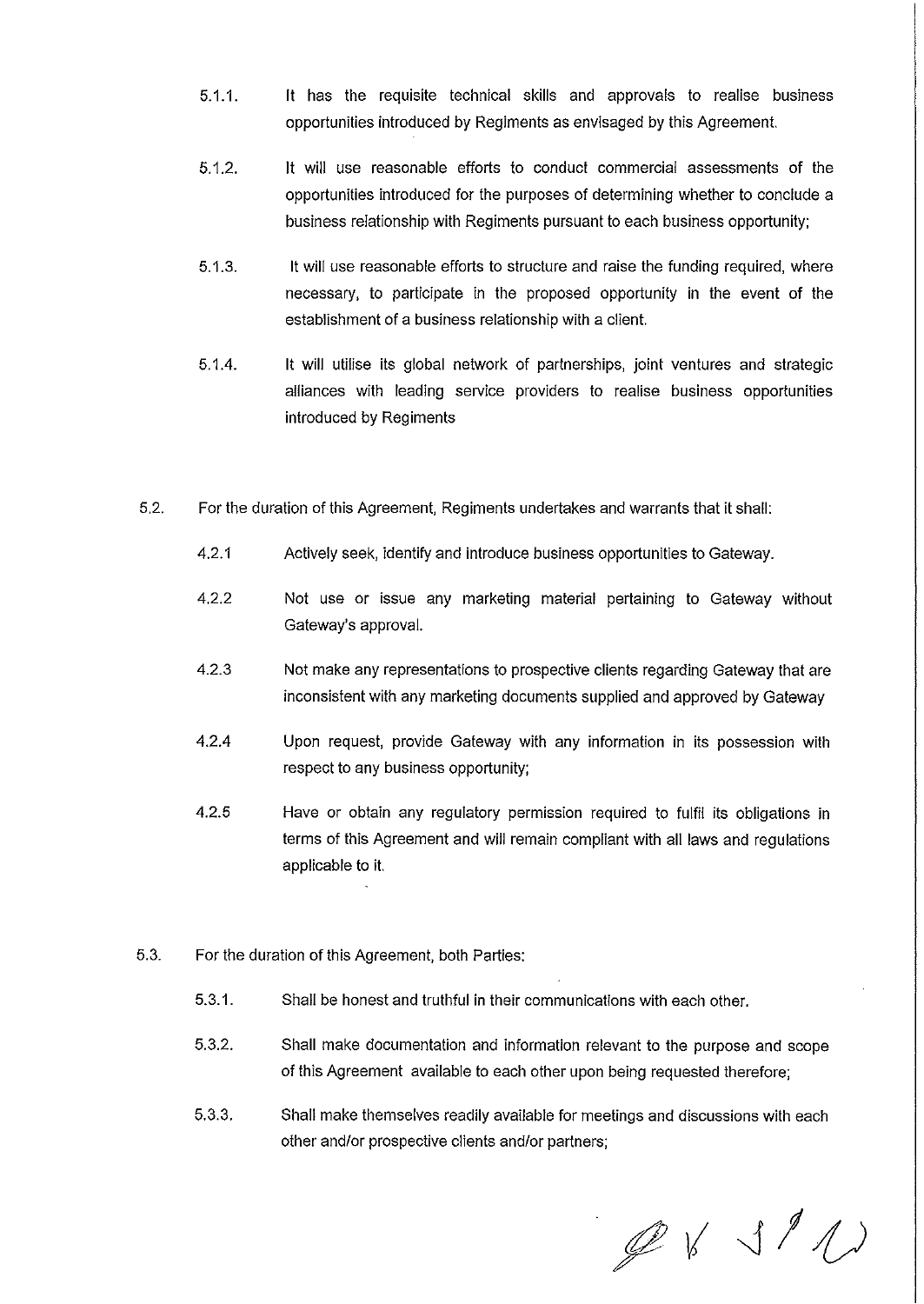### **COSTS** 6.

- 6.1. Any costs and disbursements payable to third parties for the duration of the Agreement Cooperation as a consequence of the due fulfilment of the obligations of the Parties shall be borne and paid by the Party requiring such goods or services, except if otherwise agreed to by the Parties in writing.
- 6.2. The fees of the Attorneys of and incidental to the preparation of this Agreement shall be borne and paid by Regiments.

# **7. O FF ICIAL POINTS OF CONTACT**

The contact person for Regiments is Mr Eric Wood and the contact person for Gateway is Sanjay Grover.

# 8. BREACH

- 8.1. Should any of the Parties hereto ("the Defaulting Party") breach any of the provisions of this Agreement and the breach is material or the Defaulting Party fails to remedy that breach within 10 (ten) Business Days after receipt of a written notice from the non-Defaulting Party, requiring it to remedy that breach (or, where such breach is not capable of being remedied within the aforesaid period, should the Defaulting Party fail to take all reasonable possible steps within such period to commence remedying the breach complained of), the non-Defaulting Party will be entitled to:
	- 8.1.1. firstly, seek specific performance from the Defaulting Party; and only thereafter or in the event that specific performance be an inappropriate remedy, the onus being on the non-Defaulting Party to show this;
	- 8.1.2. terminate this Agreement, on the occurrence of the material breach or on the expiry of the 10 (ten) Business Day period as the case may be.
- 8.2. Either of the Parties hereto will be entitled to terminate this Agreement by written notice to the other Party hereto in the event that the other Party hereto commits an act of insolvency or is placed under a provisional or final winding up or judicial management order or if either Party hereto makes an assignment for the benefit of its creditors, or makes an application for a business rescue proceeding as set out in the Companies Act 71 of 2008, or fails to satisfy or take steps to have set aside any judgment taken against it within 5 (five) Business Days after such judgment has come to its notice.

 $Q$  & U R U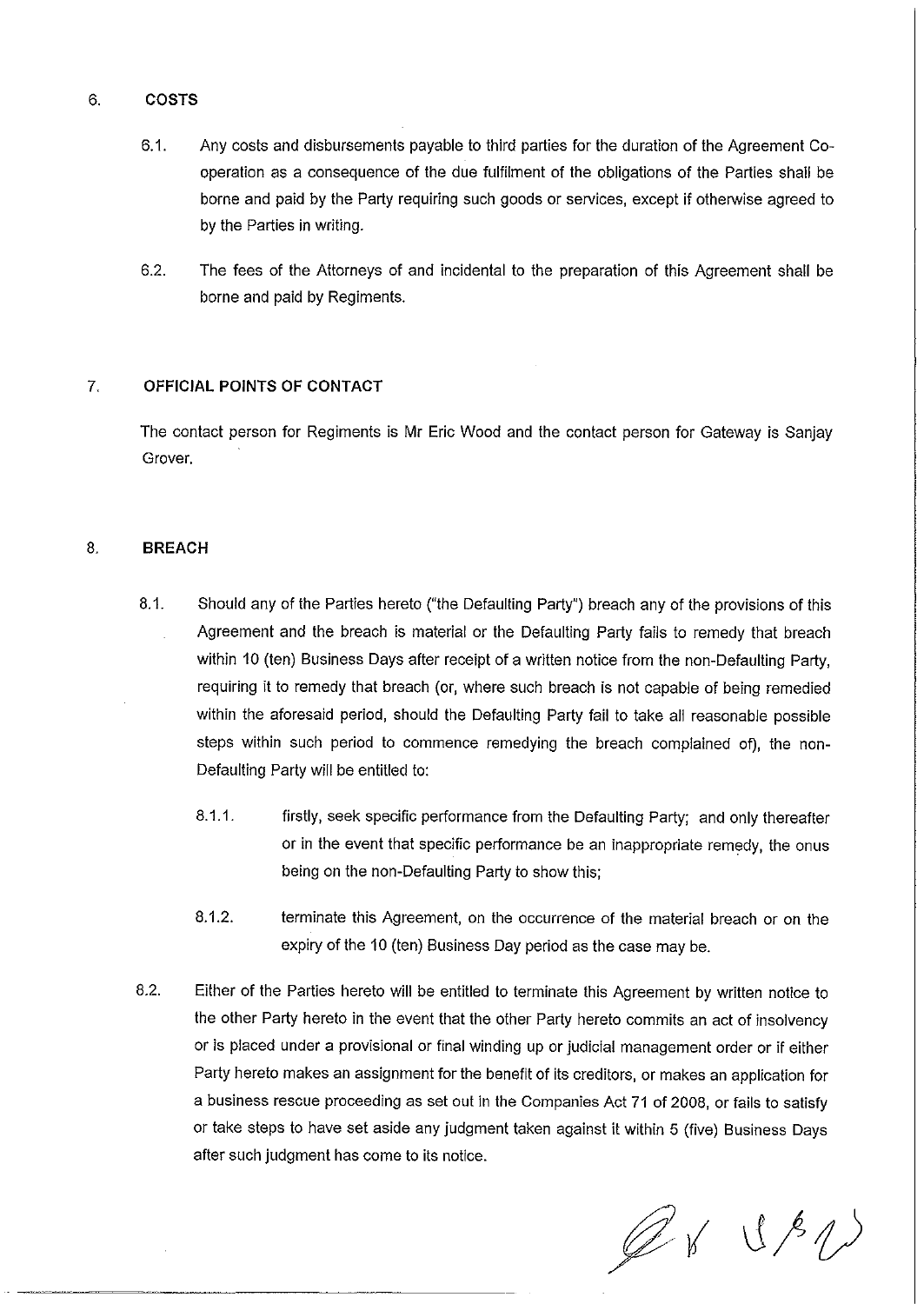8.3. The termination of this Agreement, for whatever reason, will not affect the rights of a Party which may have accrued as at the date of termination and will further not affect any rights which specifically or by their nature survive the termination of this Agreement.

### $9.$ **SETTLEMENT OF DISPUTES**

- 9.1. Should any dispute arise between the parties in connection with the interpretation or application of the provisions of this Agreement or its breach or termination or the validity of any documents furnished by the parties pursuant to the provisions of this Agreement, that dispute will, unless resolved amongst the parties, be referred to and be determined by arbitration in terms of this clause, save that nothing herein contained or implied shall prevent or prohibit any Party from obtaining urgent relief from a Court of competent jurisdiction in appropriate circumstances.
- 9.2. Either Party to this Agreement may demand that a dispute be determined in terms of this clause by written notice given to the other Party.
- 9.3. This clause will not preclude any Party from obtaining interim relief on an urgent basis from a Court of competent jurisdiction pending the decision of the arbitrator.
- 9.4. The arbitration will be held  $-$ 
	- 9.4.1. in Johannesburg;
	- 9.4.2. with only the Parties and their legal and other representatives to the dispute present; and
	- 9.4.3. in accordance with the provisions of the Arbitration Act, No 42 of 1965, it being the intention that the arbitration will be held and completed as soon as possible.
- 9.5. The arbitrator will be acceptable to both Parties and, if the matter in dispute is principally;
	- 9.5.1. A legal or deemed legal matter, a practising attorney or advocate of at least 15 (fifteen) years standing;
	- 9.5.2. An accounting matter, a practising chartered accountant of at least 15 (fifteen) years standing;
	- 9.5.3. Any other matter, any independent person
- 9.6. Should the Parties to the dispute fail to agree whether the dispute is principally a legal, accounting or other matter within 5 (five) Business Days after the arbitration was demanded the matter will be deemed to be a legal matter.

 $\ell$   $\kappa$   $\ell$  as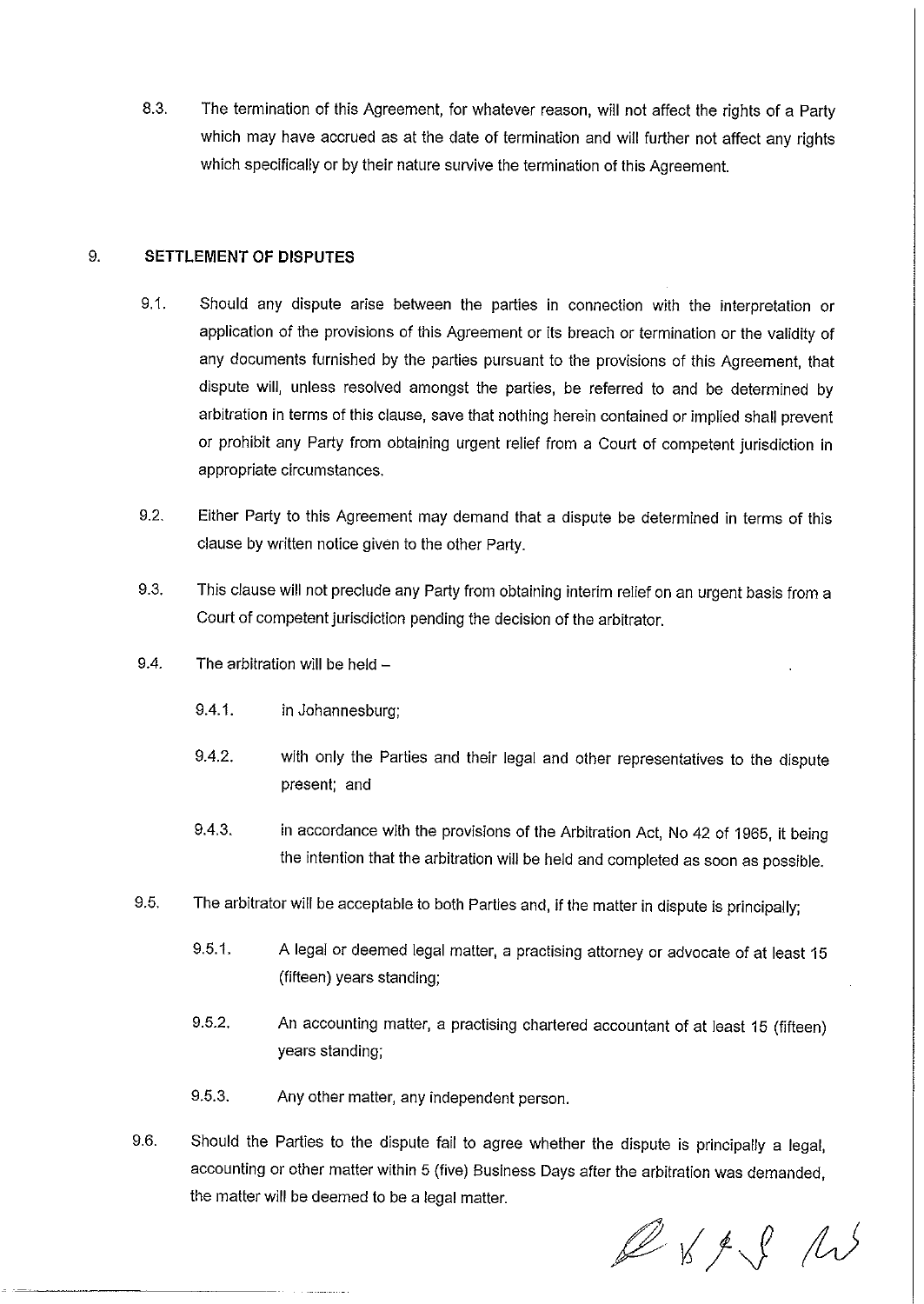- 9.7. Should the Parties fail to agree on an arbitrator within 10 (ten) Business Days after the giving of notice in terms of clause 9.2 hereof the arbitrator will be appointed at the request of any Party to the dispute by the Chairman for the time being of the Arbitration Foundation of The Republic of South Africa according to the provisions of clauses 9.5 and 9.6 hereof.
- 9.8. 'The decision of the arbitrator will be final and binding on the parties to the dispute and may be made an order of any Court to whose jurisdiction the parties are subject at the instance of any of the parties to the dispute.
- 9.9. The arbitrator will be entitled to make such award, including an award for specific performance, an interdict, damages or a penalty or otherwise as he in his sole discretion may deem fit and appropriate and to deal as he deems fit with the question of costs, including if applicable, costs on the Attorney-and-Client scale, and his own fees.
- 9.10. The provisions of this clause  $-$ 
	- 9.10.1. Constitute an irrevocable consent by the parties to any proceedings in terms hereof and no Party will be entitled to withdraw there from or claim at any such proceedings that it is not bound by such provisions;
	- 9.10.2. Are severable from the rest of this Agreement and will remain in effect despite the termination of or invalidity for any reason of this Agreement.

# 10. **WARR ANTIES**

No representations or warranties not stated herein have been made or given by either Party to the other or his agents expressly or impliedly and this Agreement constitutes the entire contract between the Parties.

# 11. **DOMI CILIUM CITANDI ET EXEC UTANDI**

- 11.1. The Parties choose as their domicilia citandi et executandi for all purposes under this Agreement, whether in respect of court process, notices or other documents or communications of whatsoever nature, the following addresses:
	- 11.1.1. **Regiments Capital (Proprietary) Limited**

|         | Physical: 91 Central Street, Houghton, Johannesburg, 2198 |
|---------|-----------------------------------------------------------|
| Postal: | as Physical                                               |
| Fax.    | 086 650 60993                                             |
| E-mail: | ericw@regiments.co.za                                     |

K Sel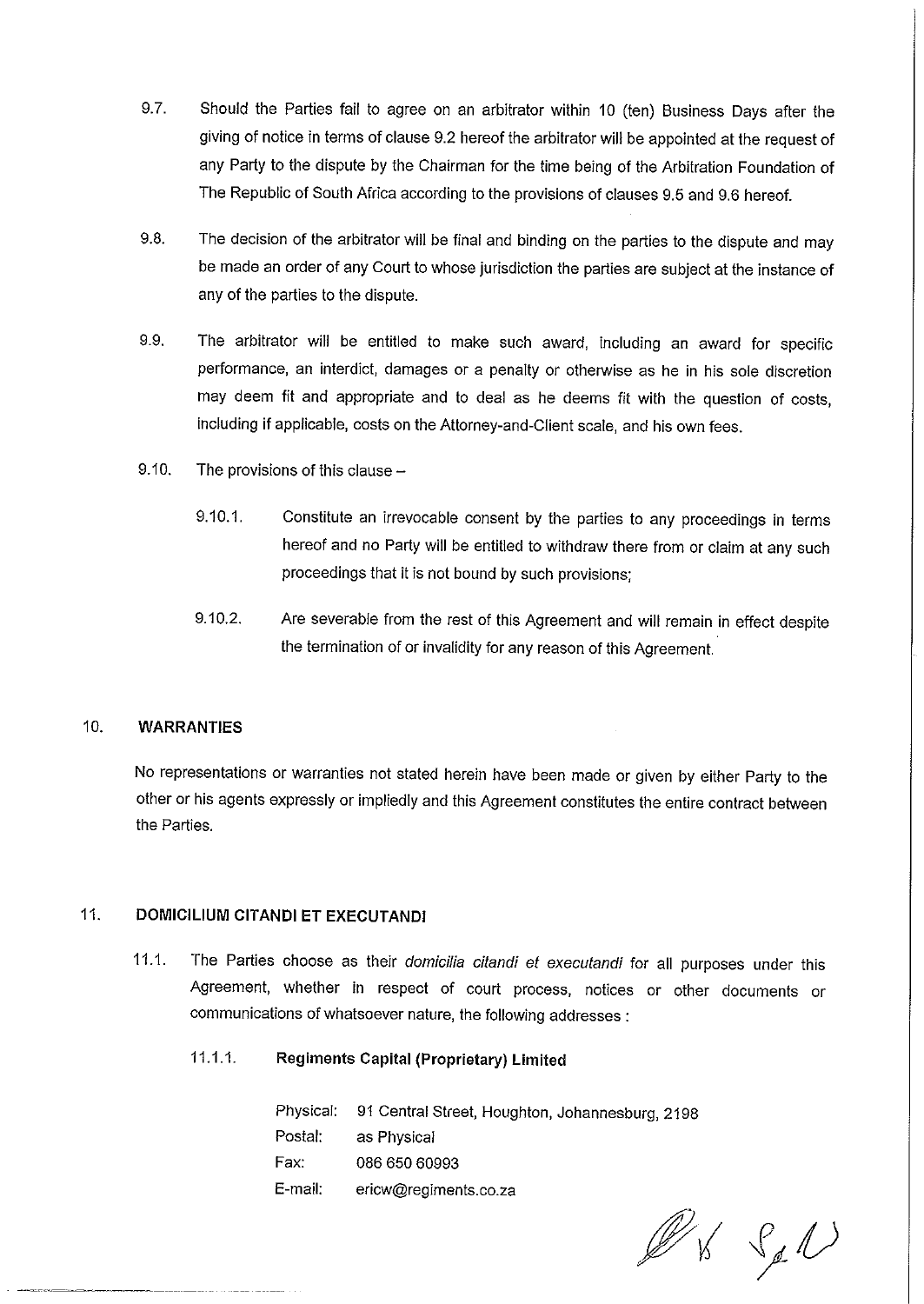# 11.1.2. **Gate way Limited**

M-03-Mainzartzagoons-Bldg, Al-Manzar-**Physical**  $\Delta$ ddress Dubat,  $\Delta A$ . E. Bestan P.O. Box 36216, Ras Al Khaimah, U.A.E Fax: +97 1429 65576 E-mail: sanjay.grover@hotmail.corn

- 11.2. A ny notice or communication required or permitted to be given in terms of this Agreement shall be valid and effective only if in writing but it shall be competent to give notice by fax or e-mail.
- 11.3. Any Party may by notice to any other Party change the physical address chosen as its domicilium citandi et executandi vis-à-vis that Party to another physical address where postal delivery occurs in The Republic of South Africa or its postal address or its fax number or e-mail address, provided that the change shall become effective vis-à-vis that addressee on the 7th business day from the receipt of the notice by the addressee.
- 11.4. Any notice to a Party -
	- 11.4.1. delivered by hand to a responsible person during ordinary business hours at the physical address chosen as its domicilium citandi et executandi shall be deemed to have been received on the day of delivery; or
	- 11.4.2. sent by fax to its chosen fax number stipulated in clause 11.1, shall be deemed to have been received on the date of despatch (unless the contrary is proved); or
	- 11.4.3. sent by e-mail to its chosen e-mail address stipulated in clause 11.1, shall be deemed to have been received on the date of despatch (unless the contrary is proved).
- 11.5. N otwithstanding anything to the contrary herein contained a written notice or communication actually received by a Party shall be an adequate written notice or communication to it notwithstanding that it was not sent to or delivered at its chosen domicilium citandi et execufandi.

### $12.$ **JURISDICTION**

- 12.1. This Agreement shall be constructed according to the laws of the Republic of South Africa applicable to agreements that are signed and performed within the Republic of South Africa.
- 12.2. For the purpose of all or any proceedings hereunder the Parties hereby consent to the jurisdiction of the Magistrates' Court having territorial jurisdiction, notwithstanding that such

 $\vee$ 

r fyrir Llyfri

 $\mathbb{Z}^{\mathbb{Z}}$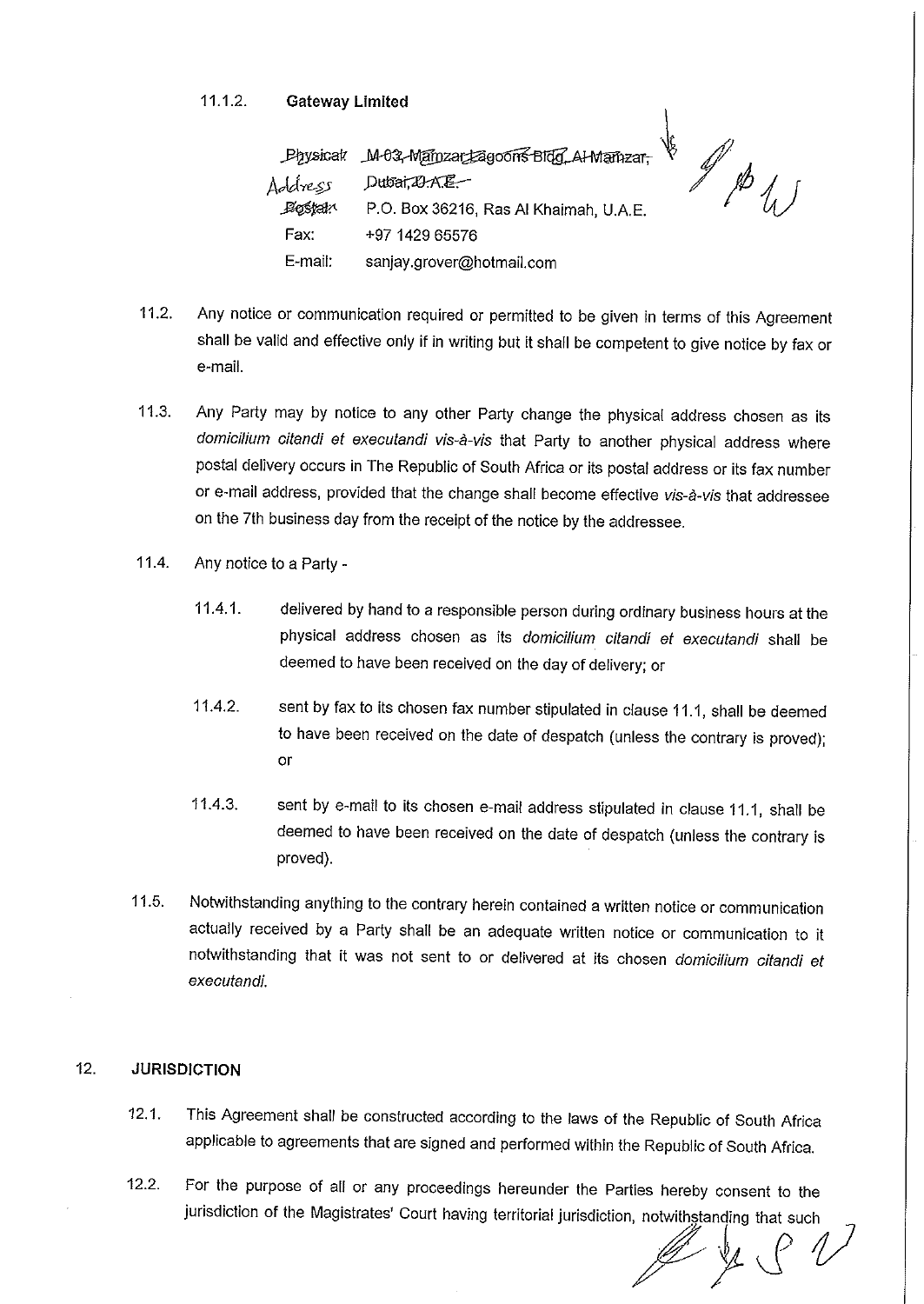proceedings are otherwise beyond its jurisdiction. This clause shall be deemed to constitute the required written consent conferring jurisdiction upon the said Court pursuant to section 45 of the Magistrates' Court Act of 1944 or any amendment thereof, provided, nevertheless, that Regiments shall have the right at its sole option and discretion to institute proceedings in any other competent court.

### 13. **CESS ION**

Neither of the Parties shall be entitled to cede its rights and/or assign its obligations in terms of this Agreement without the prior written consent of the other Party having been obtained.

## 14. **VARIATIONS**

No variations, alterations or cancelfations of this Agreement shall be of any force or effect unless in writing and signed by the Parties.

# 15. **STIP ULATIO ALTERI**

No part of this Agreement shall constitute a *stipulatio alteri* in favour of any person who is not a Party to the Agreement unless the provision in question expressly provides that it does constitute a stipulatio alteri.

# 16. **CONF IDENTIAL INFORINATION**

- 16.1 The Parties recognise that in performing their obligations under this agreement, they will disclose Confidential Information to each other. Each of the parties undertakes in favour of the other not to use, disclose or divulge in any form whatsoever directly or indirectly, any of the confidential information without the written consent of the other of them unless required to do so by an order of court or to comply with the provisions of any law or regulation.
- 16.2 For the purposes of this clause, "Confidential Information" means all information including product formulae, operating procedures, processes and techniques, technical data, inventions, analyses, trade secrets, business strategies, contractual, financial and shareholder arrangements.

 $\n *l l l l l l l l l l l l l l l l l l l l l l l l l l l l l l l* <$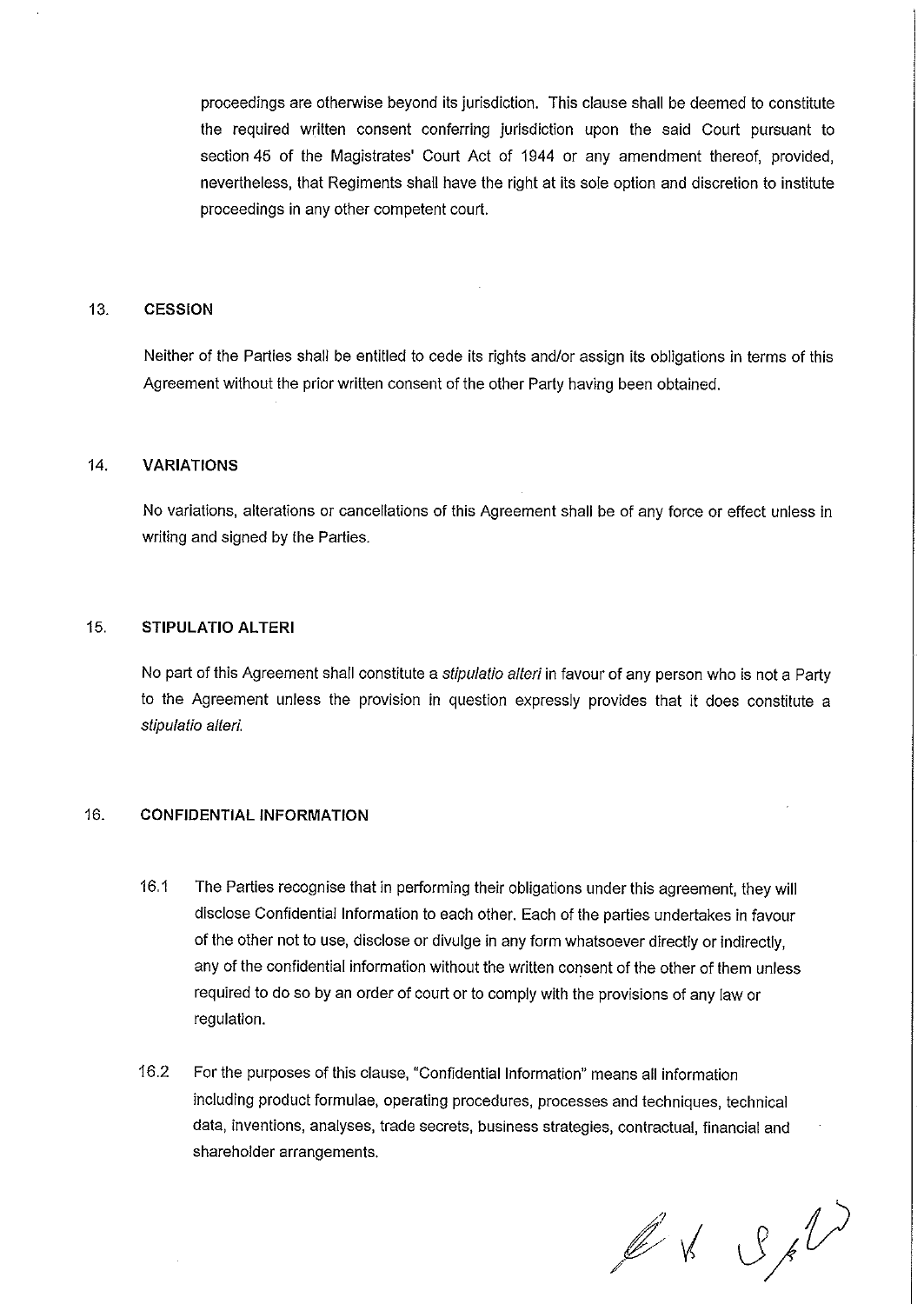## 17. **INDEMNITY**

Gateway and Regiments hereby indemnify, protect and hold harmless each other, their directors, officers and employees from and against any and all manner of claims, demands, proceedings, suits or action and liabilities, losses, expenses and costs relating to arising out of:

17.1 Failure to perform its obligations arising out of this Agreement.

17.2 A ny dishonest, fraudulent, negligent or criminal act or omission on the part of either party

### 18. **GENERAL**

- 18.1 This document constitutes the sole record of the agreement between the Parties in regard to the subject matter thereof. No Party shall be bound by any express or implied term, representation, warranty, promise or the like, not recorded herein.
- 18.2 No addition to, variation or consensual cancellation of this Agreement shall be of any force or effect unless in writing and signed by or on behalf of all the Parties.
- 18.3 No indulgence which any of the Parties ("the grantor") may grant to any other or others of them ("the grantee(s)") shall constitute a waiver of any of the rights of the grantor, who shall not thereby be precluded from exercising any rights against the grantee(s) which might have arisen in the past or which might arise in the future.
- 18.4 T he Parties undertake at all times to do all such things, to perform all such acts and to take all such steps and to procure the doing of all such things, the performance of all such actions and the taking of all such steps as may be open to them and necessary for or incidental to the putting into effect or maintenance of the terms, conditions and import of this Agreement.
- 18.5 No Party shall be entitled to cede, assign or otherwise transfer all or any of its rights, interest or obligations under and in terms of this Agreement except with the prior written consent of the other Parties.

| For:       | REGIMENTS CAPITAL (PROPRIETARY) LIMITED               |            |                                                       |  |
|------------|-------------------------------------------------------|------------|-------------------------------------------------------|--|
| Signature: |                                                       | Signature: |                                                       |  |
|            | who warrants that he / she is duly authorised thereto |            | who warrants that he / she is duly authorised thereto |  |
| Name:      | JooD                                                  | Name:      |                                                       |  |
| Date       | &                                                     | Date<br>8. |                                                       |  |
| Place:     | $\sqrt{\frac{20}{2}}$                                 | Place:     |                                                       |  |
|            |                                                       |            |                                                       |  |